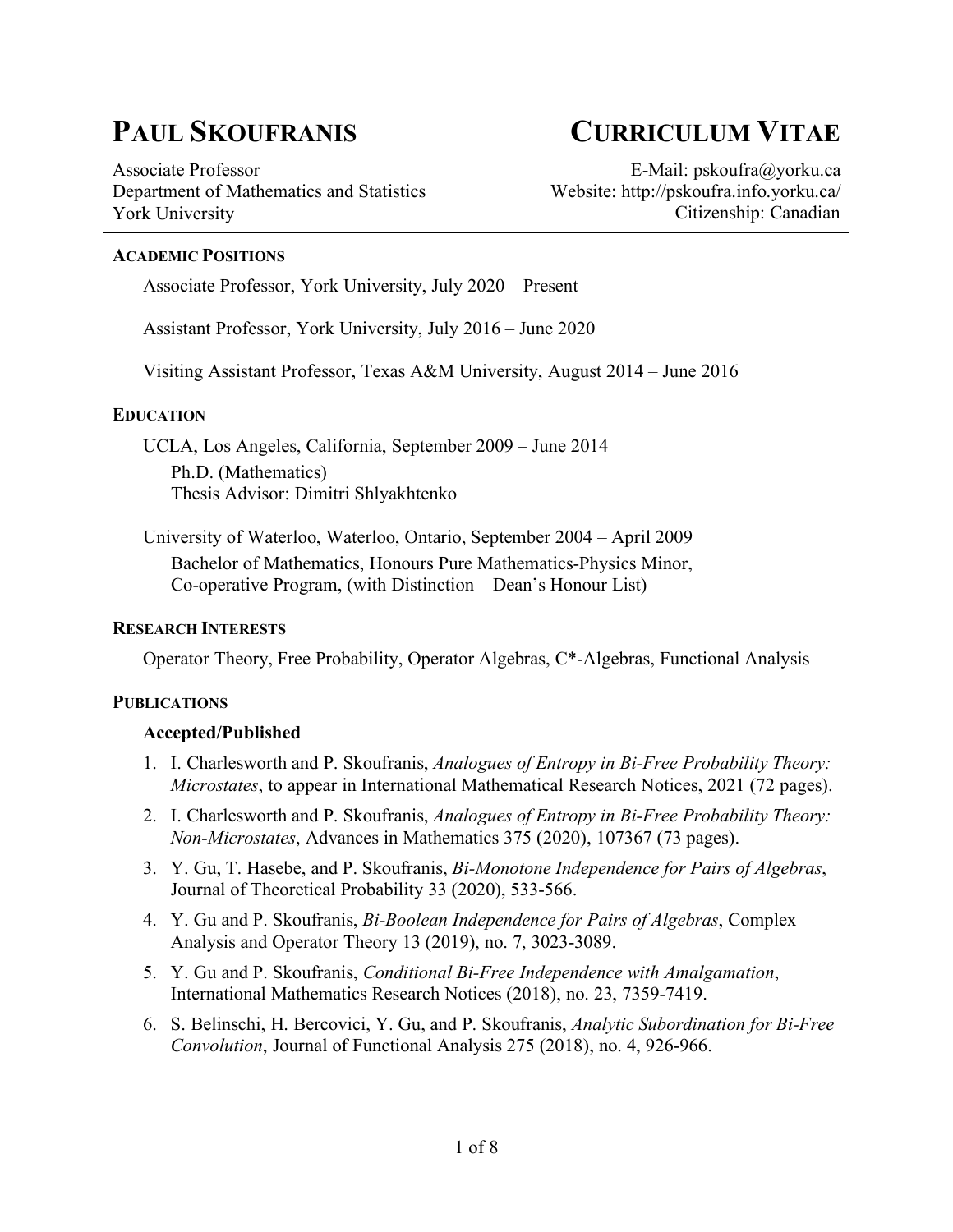- 7. P. W. Ng, L. Robert, and P. Skoufranis, *Majorization in C\*-Algebras*, Transactions of the American Mathematical Society 370 (2018), no. 8, 5725-5759.
- 8. P. Skoufranis, *A Combinatorial Approach to the Opposite Bi-Free Partial S-Transform*, Operators and Matrices 12 (2018), no. 2, 333-355.
- 9. K. Dykema and P. Skoufranis, *Numerical Ranges in II1 Factors*, Proceedings of the Edinburgh Mathematical Society 61 (2018), no. 1, 31-55.
- 10. P. Skoufranis, *Some Bi-Matrix Models for Bi-Free Limit Distributions*, Indiana University Mathematics Journal 66 (2017), no. 5, 1755-1795.
- 11. P. W. Ng and P. Skoufranis, *Closed convex hulls of unitary orbits in certain simple real rank C\*-algebras*, Canadian Journal of Mathematics 69 (2017), no. 5, 1109-1142.
- 12. Y. Gu and P. Skoufranis, *Conditional Bi-Free Independence for Pairs of Faces*, Journal of Functional Analysis 273 (2017), no. 5, 1663-1733.
- 13. M. Kennedy and P. Skoufranis, *Thompson's Theorem in II1 Factors*, Transactions of the American Mathematical Society 369 (2017), no. 2, 1495-1511.
- 14. P. Skoufranis, *On Operator-Valued Bi-Free Distributions*, Advances in Mathematics 203 (2016), 638-715.
- 15. P. Skoufranis, *Independences and Partial R-Transforms in Bi-Free Probability*, Annales de l'Institut Henri Poincaré (B) Probabilités et Statistiques 52 (2016), no. 3, 1437-1473.
- 16. P. Skoufranis, *A Combinatorial Approach to Voiculescu's Bi-Free Partial Transforms*, Pacific Journal of Mathematics 283 (2016), no. 2, 419-447.
- 17. P. Skoufranis, *Closed Convex Hulls of Unitary Orbits in C\*-Algebras of Real Rank Zero*, Journal of Functional Analysis 270 (2016), no. 4, 1319-1360.
- 18. I. Charlesworth, B. Nelson, and P. Skoufranis, *On Two-Faced Families of Non-Commutative Random Variables*, Canadian Journal of Mathematics 67 (2015), no. 6, 1290-1325.
- 19. M. Kennedy and P. Skoufranis, *The Schur-Horn Problem for Normal Operators*, Proceedings of the London Mathematical Society 111 (2015), no. 2, 354-380.
- 20. D. Shlyakhtenko and P. Skoufranis, *Freely Independent Random Variables with Non-Atomic Distributions*, Transactions of the American Mathematical Society 367 (2015), no. 9, 6267-6291.
- 21. I. Charlesworth, B. Nelson, and P. Skoufranis, *Combinatorics of Bi-Freeness with Amalgamation*, Communications in Mathematical Physics 338 (2015), no. 2, 801-847.
- 22. P. Skoufranis, *On a Notion of Exactness for Reduced Free Products of C\*-Algebras*, Journal für die reine und angewandte Mathematik 700 (2015), 129-153.
- 23. P. Skoufranis, *Normal Limits of Nilpotent Operators in C\*-Algebras*, Journal of Operator Theory, 72 (2014), no. 1, 135-158.
- 24. P. Skoufranis, *Normal Limits of Nilpotent Operators in von Neumann Algebras*, Integral Equations and Operator Theory, 77 (2013), no. 3, 407-439.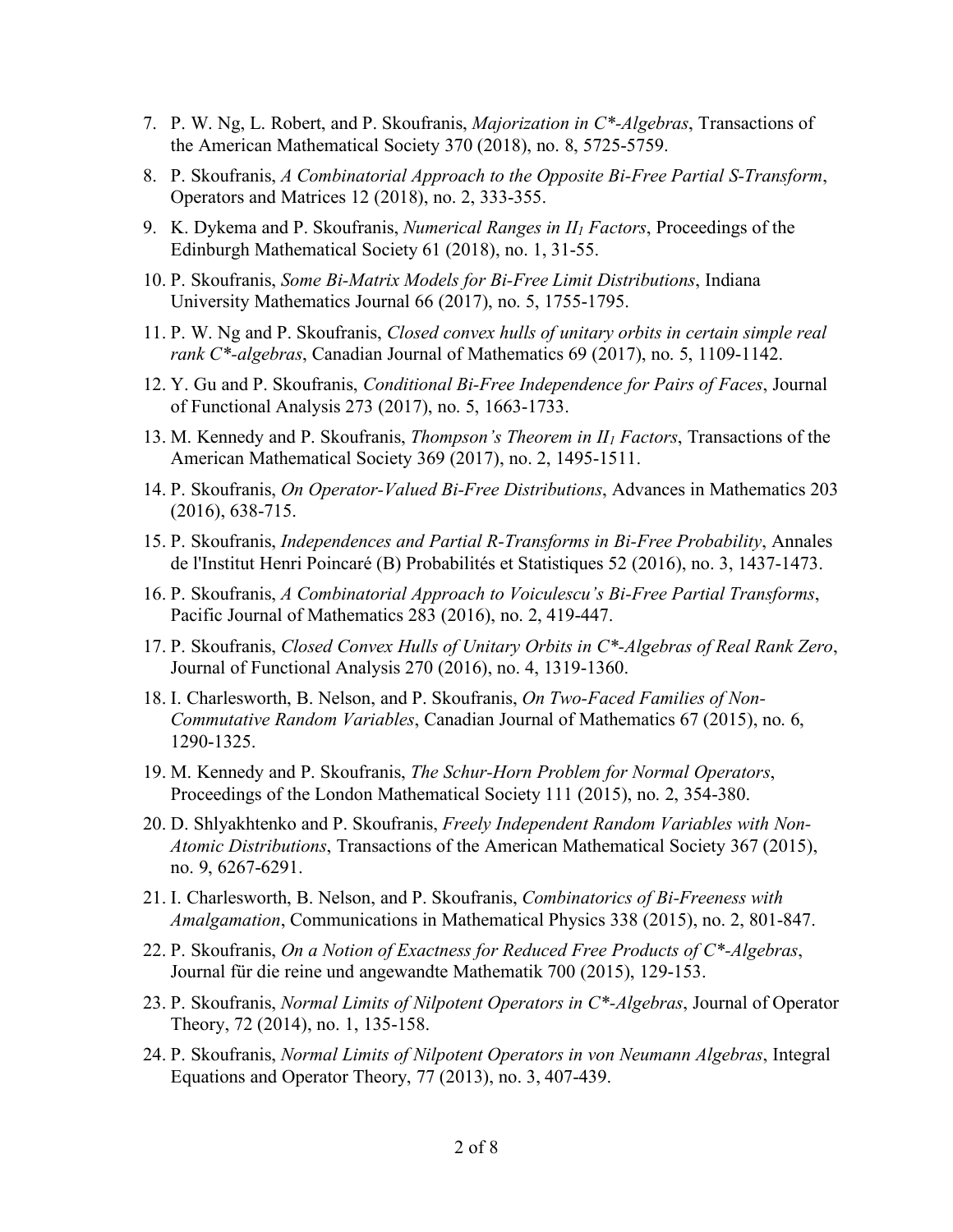- 25. P. Skoufranis, *Closed Unitary and Similarity Orbits of Normal Operators in Purely Infinite C\*-Algebras*, Journal of Functional Analysis, 265 (2013), no. 3, 474-506.
- 26. K. Hare and P. Skoufranis, *The Smoothness of Orbital Measures on Exceptional Lie Groups*, Journal of Lie Theory, 21 (2011), no. 4, 987-1007.

# **Preprints for Publication**

- 27. P. Skoufranis, *Non-Commutative Stochastic Processes and Bi-Free Probability*, preprint at arXiv:2204.11636, 18 pages.
- 28. A. Fan, J. Montemurro, P. Motakis, N. Praveen, A. Rusonik, P. Skoufranis, and N. Tobin, *Restricted Invertibility of Continuous Matrix Functions*, preprint at arXiv:2201.04238, 23 pages.
- 29. G. Katsimpas and P. Skoufranis, *Bi-Free Entropy with Respect to Completely Positive maps*, preprint at arXiv:2106:13114, 57 pages.

# **RESEARCH GRANTS**

- NSERC Discover Grant RGPIN-2017-05711 (\$19,000 per annum), 2017-2023
- AMS-Simons Travel Grant, July 2015 to June 2017
- NSERC PDF Postdoctoral Fellowship, February 2014 (declined)
- NSERC PGS D3 Research Scholarship, September 2010 to August 2013
- NSERC PGS M Research Scholarship, September 2009 to August 2010
- NSERC USRA Research Scholarship, April 2009
- NSERC USRA Research Scholarship, April 2008

# **INVITED RESEARCH PRESENTATIONS**

- Online Seminar on Free Probability and Random Matrices, Queen's University, (March 2022).
- CMS Summer Meeting, Operator Algebras and Applications, Online/University of Ottawa (June 2021).
- Functional Analysis Seminar, University of California, San Diego, Online (Oct. 2020).
- Online Seminar on Free Probability and Random Matrices, Queen's University, (June 2020).
- International Workshop on Operator Theory and its Applications, Special Session on Free Analysis and Free Probability, Lisbon, Portugal (July 2019).
- Workshop on Applications of Random Matrices and Free Probability of Free Non-Commutative Functions, Fields Institute (June 2019).
- CMS Summer Meeting, Special Session on Finite and Infinite Dimensional Structures in Non-Commutative Analysis, Regina (June 2019).
- Great Planes Operator Symposium, Texas A&M University (May 2019).
- New Developments in Free Probability and Applications, Centre de Recherches Mathematiques (March 2019).
- Canadian Operator Symposium 2018, University of Manitoba (June 2018).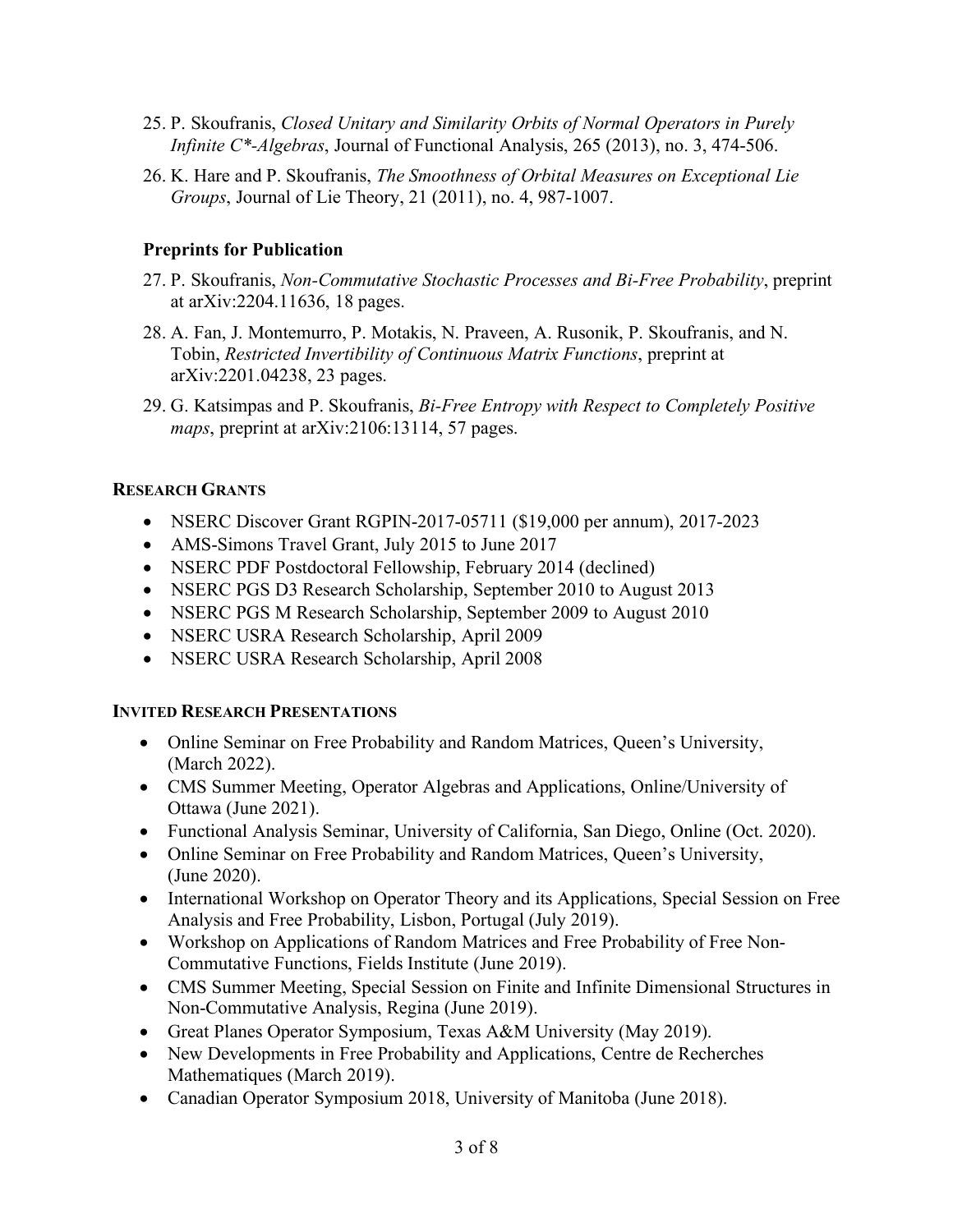- Analysis Seminar, University of Waterloo (Nov. 2017).
- Satellite Conference on Operator Algebras (MCA 2017), Fields Institute (August 2017).
- Mathematical Congress of the Americas, Special Session on Free Probability and its Applications, Montreal (July 2017).
- Mathematical Congress of the Americas, Special Session on von Neumann Algebras and their Applications, Montreal (July 2017).
- Probabilistic Operator Algebra Seminar, UC Berkeley (Feb. 2017).
- Analytic versus Combinatorial in Free Probability, Banff International Research Station for Mathematical Innovation and Discovery (Dec. 2016).
- Departmental Colloquium, University of Saskatoon (Dec. 2016).
- Analysis Seminar, University of Waterloo (Oct. 2016).
- East Coast Operator Algebra Symposium, Loyola University Chicago (Oct. 2016).
- Canadian Operator Symposium 2016, University of Montreal (June 2016).
- Non-Commutative Geometry and Operator Algebras Spring Institute, University of Bonn (May 2016).
- Wabash Modern Analysis Seminar, Wabash College (April 2016).
- Free Probability and the Large N Limit, V, UC Berkeley (March 2016).
- Analysis Seminar, University of Houston (March 2016).
- Probabilistic Operator Algebra Seminar, UC Berkeley (Feb. 2016).
- Mathematics Colloquium, University of Louisiana at Lafayette (Oct. 2015).
- AMS Fall Southeastern Sectional Meeting Special Session on von Neumann Algebras, University of Memphis (Oct. 2015).
- AMS Central Fall Sectional Meeting Special Session on Recent Advances in Non-Commutative Analysis, Loyola University Chicago (Oct. 2015).
- Workshop in Analysis and Probability Concentration Week, Texas A&M University (July 2015).
- Seminar on Free Probability and Random Matrices, Queen's University, (June 2015).
- Free Probability Theory, Oberwolfach Workshop, Oberwolfach, Germany (June 2015).
- Extended Probabilistic Operator Algebra Seminar, UC Berkeley (May 2015).
- Analysis Seminar, University of Houston (Apr. 2015).
- CMS Winter Meetings Operator Algebras and their Applications, Hamilton (Dec. 2014).
- Probabilistic Operator Algebra Seminar, UC Berkeley (Oct. 2014).
- AMS Central Fall Sectional Meeting Special Session on von Neumann Algebras and Related Fields, University of Wisconsin-Eau Claire (Sept. 2014).
- Workshop in Analysis and Probability Concentration Week on Free Probability, Texas A&M University (July 2014).
- Linear Analysis Seminar, Texas A&M University (April 2014).
- Free Probability and the Large N Limit, IV, UC Berkeley (March 2014).
- CMS Winter Meetings Operator Algebras and their Applications, Ottawa (Dec. 2013).
- Analysis Seminar, Carleton University (Nov. 2013).
- Probabilistic Operator Algebra Seminar, UC Berkeley (Sept. 2013).
- Summer Informal Regional Functional Analysis Seminar, Texas A&M University (Aug. 2013).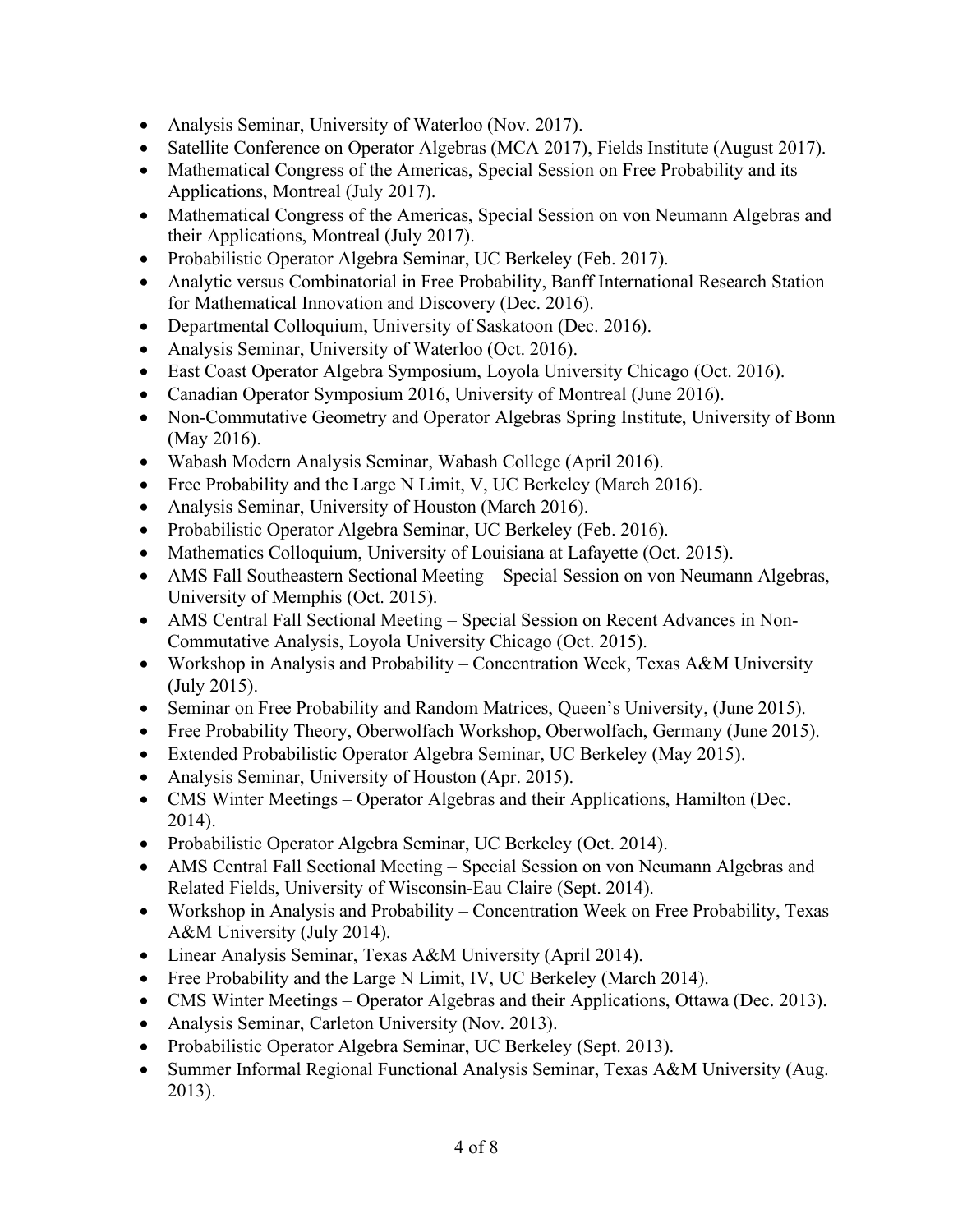- Workshop on Analytic, Stochastic, and Operator Algebraic Aspects of Noncommutative Distributions and Free Probability, Fields Institute (July 2013).
- 2013 Joint Mathematics Meetings AMS Special Session on Free Probability, San Diego Conference Center (Jan. 2013).
- CMS Winter Meetings Operator Theory and Operator Algebras, Montréal (Dec. 2012).
- Linear Analysis Seminar, Texas A&M University (Nov. 2012).

### **CONTRIBUTED RESEARCH PRESENTATIONS**

- Canadian Operator Symposium, Online/Guelph University (June 2021).
- Club Infinity's PMATH Research Webinar, York University (Feb. 2021).
- Canadian Operator Symposium, Regina University (June 2019).
- Free Probability Theory, Oberwolfach Workshop, Oberwolfach, Germany (Dec. 2018).
- Operator Algebra Seminar, Fields Institute (July 2018).
- 18<sup>th</sup> Workshop: Noncommutative Probability, Operator Algebras, Random Matrices and Related Topics, with Applications, Stefan Banach Conference Centre of the Polish Academy of Sciences (July 2018).
- Canadian Operator Symposium, Lakehead University (May 2017).
- Probability Seminar, York University (Oct. 2016).
- Operator Algebra Seminar, Fields Institute (Sept. 2016).
- Banach Algebras 2015, Fields Institute (Aug. 2015).
- Canadian Operator Symposium 2015, University of Waterloo (June 2015).
- Great Plains Operator Theory Symposium 2015, Purdue University (May 2015).
- Linear Analysis Seminar, Texas A&M University (Mar. 2015).
- Free Probability Seminar, Texas A&M University (Nov. 2014).
- Free Probability Seminar, Texas A&M University (Oct. 2014).
- Canadian Operator Symposium 2014, University of Toronto (June 2014).
- Great Plains Operator Theory Symposium 2014, Kansas State University (May 2014).
- Functional Analysis Seminar, UCLA (April 2014).
- Canadian Operator Symposium 2013, University of Toronto (May 2013).
- Great Plains Operator Theory Symposium 2013, UC Berkeley (May 2013).
- Functional Analysis Seminar, UCLA (Feb. 2013).
- Functional Analysis Seminar, UCLA (Oct. 2012).
- Great Plains Operator Theory Symposium 2012, University of Houston (May 2012).
- Canadian Operator Symposium 2012, Queen's University (May 2012).

# **OTHER CONFERENCES AND SCHOOLS ATTENDED**

- Model Theory and Operator Algebras, Banff International Research Station for Mathematical Innovation and Discovery (Nov. 2018).
- C\*-Algebras, Oberwolfach Workshop, Oberwolfach, Germany (Aug. 2016).
- 2015 Workshop in Analysis and Free Probability, Texas A&M University (July/Aug. 2015).
- Focus Program on Non-Commutative Distributions in Free Probability Theory, Fields Institute (July 2013).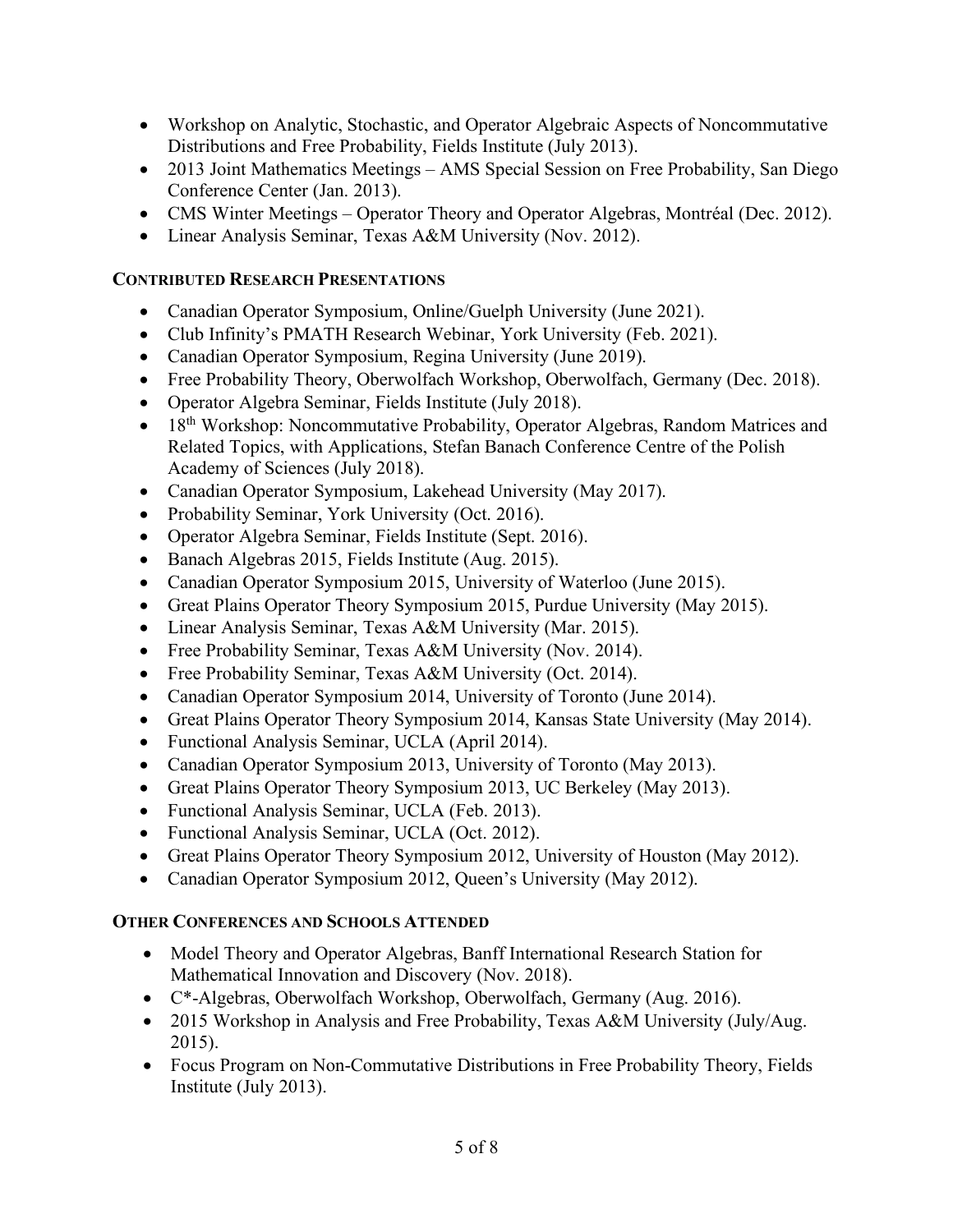- Banach Algebras 2011, University of Waterloo (Aug. 2011).
- Von Neumann Algebras and Ergodic Theory of Group Actions, Institut Henri Poincaré (April-May 2011).

#### **ACADEMIC EVENTS ORGANIZED**

- Conferences
	- o Canadian Operator Symposium 2020, organized with George Elliot and Ilijas Farah, Fields Institute, online due to COVID-19, 445 registered participants – May 2020
	- o CMS Winter Meetings, Session on Operator Algebras, organized with Matthew Kennedy, Toronto – Dec. 2019
	- o Southern Ontario Operator Algebra Seminar, organized with Matthew Kennedy
		- Fields Institute Feb. 2019
		- University of Waterloo Feb. 2018
	- o CMS Winter Meetings, Session on Operator Algebras, organized with Matthew Kennedy, University of Waterloo – Dec. 2017
- Seminars
	- o Random Matrix Learning Seminar, York University Fall 2016

#### **HONOURS AND AWARDS**

- 2014 Pacific Journal of Mathematics Dissertation Prize, June 2014
- UCLA Math Department Distinguished Teaching Award, June 2014
- UW Alumni Gold Medalist, June 2009
- Mike Vangoch Memorial Scholarship, January 2009

#### **TEACHING EXPERIENCE**

**York University**, Toronto, Ontario, Canada

- *Course Instructor*, September 2016 to Present
	- o MATH 1021 (Linear Algebra I) F18
	- o MATH 1200 (Problems, Conjectures, and Proofs) F20, F21
	- o MATH 1300 (Differential Calculus with Applications) W18
	- o MATH 2022 (Linear Algebra II) –W18, W20, W21
	- o MATH 3001 (Real Analysis II) W22
	- o MATH 4001 (Real Analysis III) Y16/17
	- o MATH 4011 (Real Analysis III) F19
	- $O$  MATH 4081 (Topology I) F20
	- $\circ$  MATH 4300 (3.0) (Real Analysis III, part 1) F17 (1 student)
	- $\circ$  MATH 4300 (3.0) (Real Analysis IV) W19 (1 student)
	- $\circ$  MATH 4300 (3.0) (The Mathematics of QIT) W22 (3 students)
	- $\circ$  MATH 4300 (6.0) (Real Analysis III) Y17/18 (2 students)
	- $O$  MATH 6280 (Measure Theory) F17, F18, F19
	- $\circ$  MATH 6461 (Functional Analyisis I) F21
	- o MATH 6540 (General Topology) W19, F20
- *Tutorial Instructor*, September 2019 to April 2021
	- o MATH 1310 (Integral Calculus with Applications) F19, W20, W21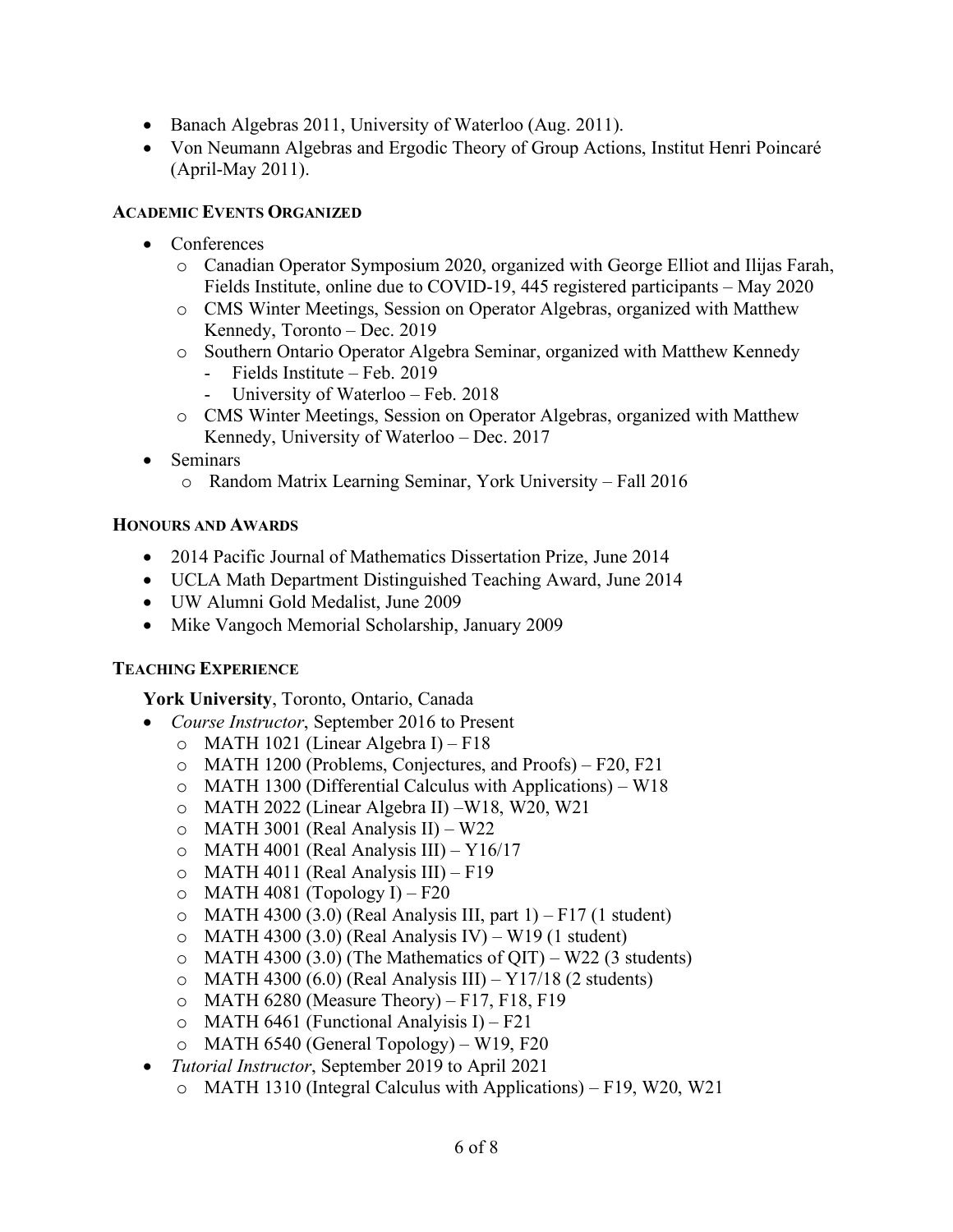• *Math Lab Tutor*, September 2016 to April 2021

**Texas A&M University**, College Station, Texas, USA

- *Course Instructor*, September 2014 to May 2016
	- o MATH 409 (Advanced Calculus I) 1 section Spring 2016
	- o MATH 304 (Linear Algebra) 2 sections Fall 2015
	- o MATH 308 (Differential Equations) 1 section Spring 2015
	- o MATH 308 (Differential Equations) 2 sections Fall 2014

## **University of California – Los Angeles**, Los Angeles, California, USA

- *Teaching Assistant Coordinator*, September 2013 to March 2014
- *Course Instructor*, January 2013 to March 2013
	- o MATH 32B (Calculus of Several Variable II) Winter 2013
- *Teaching Assistant*, January 2010 to September 2013
	- o New Math Graduate Student Summer Program Summer 2013 and Summer 2014
	- o MATH 115A (Linear Algebra) Winter 2012 and Fall 2011
	- o MATH 131A (Real Analysis) Summer 2011
	- o MATH 33A (Linear Algebra with Applications) Winter 2011 and Winter 2010
	- o MATH 31B (Integration and Infinite Series) Spring 2010
	- o MATH 3C (Probability for Life Science Students) Spring 2010

#### **SUPERVISION**

- Undergraduate Supervision
	- o Xavier Mootoo, USRA Summer 2022
	- o Fields Summer Undergraduate Research Program 2021 4 students Quantitative Estimates in Matrix Theory (joint with Pavlos Motakis)
		- § Adrian Fan (University of California Berkeley)
		- Jack Montemuro (University of Toronto)
		- Naina Praveen (Ashoka University)
		- § Alyssa Rusonik (University of Toronto)
	- o Noam Tobin, USRA Summer 2021
	- o Fields Summer Undergraduate Research Program 2018 6 students Model Theory and Free Probability (joint with Ilijas Farah and Bradd Hart)
		- Hymn Chan (Imerial College)
		- Rodolfo Emlio Montes de Oca Osornio (University of Guanajuato)
		- Ronan O'Gorman (Trinity College Dublin)
		- Waleed Qaisar (University of Toronto)
		- Johnson Tran (McMaster University)
		- Huy Tran (Harvard)
- Ph.D. Supervision
	- o Kostas Konstantinos Fall 2021 to present (joint with Pavlos Motakis)
	- o Daniel Pepper Fall 2019 to present
	- o Georgios Katsimpas Fall 2016 to present (joint with Ilijas Farah)
- Postdoctoral Supervision
	- o Chris Schafhauser, YSF July 2018 to June 2019 (joint with Ilijas Farah)